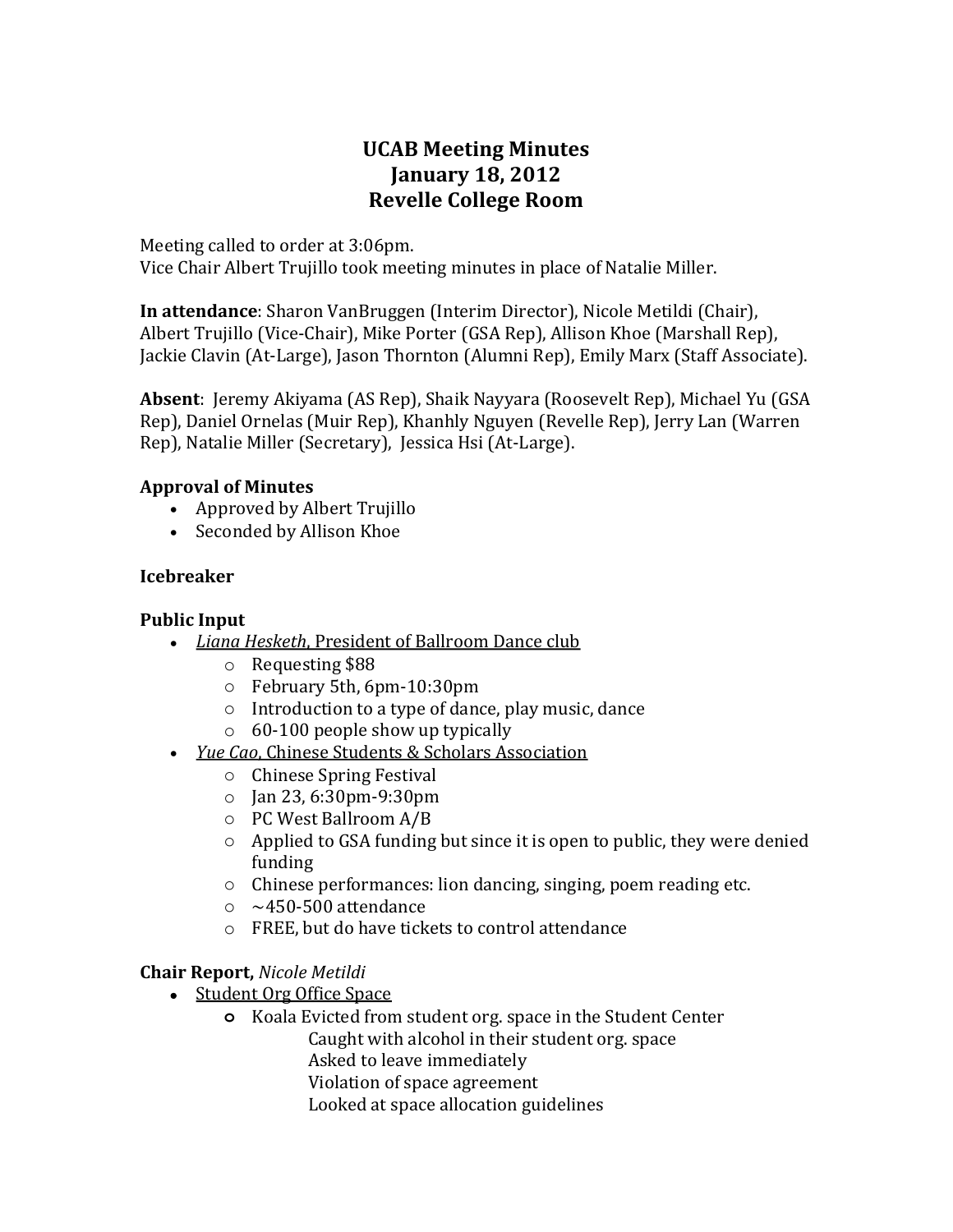- No alcohol or illegal drugs stated in guidelines
- There has been no response from Koala as of yet
- Strategic Planning Committee
	- **o** Will meet next Wednesday at 2pm in the Revelle College Room
	- **o** Open to all members
- Co-ops
	- Will send out a doodle to schedule a meeting to talk about the co-ops
- Retreat
	- o Make-up retreat for winter quarter
	- o Potential Dates (all Saturdays)
		- Jan 28 Feb 4
		- Feb 11

# **Vice-Chair Report,** *Albert Trujillo*

- Space Allocation Committee
	- o Will meet tomorrow, Thursday, January 19 at 11am
	- o Location TBA, e-mail to follow

#### **Interim Director Report,** *Sharon VanBruggen*

- Clics Computer Lab
	- o Administrative affairs are opening it up for study space this quarter (no comps)
	- o UCEN Facilities will be used to help monitor the space (but not paying).
	- o UCEN Facilities will be reimbursed by Academic Affairs
- PC West Improvements
	- o Ballroom West Lobby
		- UCAB helped pick new fabrics that are now on display End tables now have outlets
- Sun God Lounge
	- Outlets now work!
- Theatre Seating
	- o Old seating removed, new seats being installed
	- o Redoing Carpet
- Ballroom West Floor
	- o Floor replaced
	- o Curtains will be replaced soon as well
- Added two laptop stations to the lab in the atrium space
- Will be opening up a new study room in the old EDNA space

#### **Member Reports**

• No Member Reports

#### **New Business**